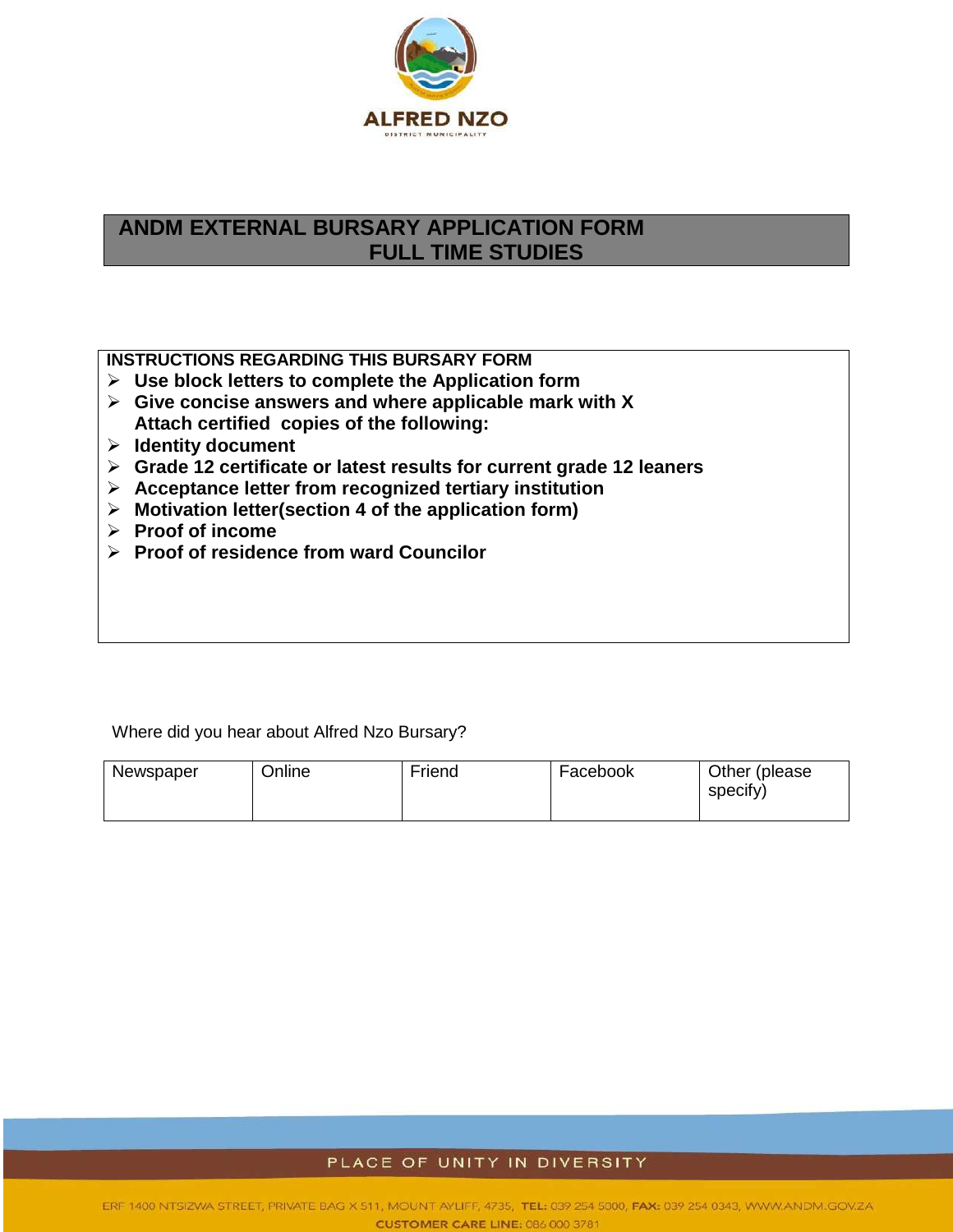

| <b>1.PARTICULARS OF APPLICANTS</b> |         |           |                      |                                                |        |       |  |  |
|------------------------------------|---------|-----------|----------------------|------------------------------------------------|--------|-------|--|--|
| Surname:                           |         |           |                      |                                                |        |       |  |  |
| <b>First Names:</b>                |         |           |                      |                                                |        |       |  |  |
| Identity number:                   |         |           |                      |                                                |        |       |  |  |
| Date of birth:                     |         |           |                      |                                                |        |       |  |  |
| Gender:                            | Female  |           |                      | Male                                           |        |       |  |  |
| Race:                              | African |           | Coloured             |                                                | Indian | white |  |  |
| Disability:                        | Yes     | <b>No</b> |                      | If yes please specify the nature of disability |        |       |  |  |
|                                    |         |           |                      |                                                |        |       |  |  |
|                                    |         |           |                      |                                                |        |       |  |  |
|                                    |         |           |                      |                                                |        |       |  |  |
| Cell phone no:                     |         |           | Alternative cell no: |                                                |        |       |  |  |
| Home Tel no:                       |         |           | Fax no:              |                                                |        |       |  |  |
| Email Address:                     |         |           |                      |                                                |        |       |  |  |
| Postal Address:                    |         |           |                      | <b>Physical Address:</b>                       |        |       |  |  |
|                                    |         |           |                      |                                                |        |       |  |  |
|                                    |         |           |                      |                                                |        |       |  |  |
|                                    |         |           |                      |                                                |        |       |  |  |
|                                    |         |           |                      |                                                |        |       |  |  |

| <b>2.PARTICULARS OF APPLICANTS</b>                                                                   |          |                    |          |  |  |  |  |  |
|------------------------------------------------------------------------------------------------------|----------|--------------------|----------|--|--|--|--|--|
| NB: please attach certified copies of latest grade 12 results, grade 12 certificate, and or tertiary |          |                    |          |  |  |  |  |  |
| results and academic record                                                                          |          |                    |          |  |  |  |  |  |
| What are doing this                                                                                  | Grade 12 | Full-time tertiary | Gap year |  |  |  |  |  |
| year:                                                                                                |          | studies            |          |  |  |  |  |  |
| Highest educational qualification obtained:                                                          |          |                    |          |  |  |  |  |  |
| Name of the school you are currently attending                                                       |          |                    |          |  |  |  |  |  |
| Or where you completed grade 12:                                                                     |          |                    |          |  |  |  |  |  |
| Name of tertiary institution you are currently registered at if you have commenced your tertiary     |          |                    |          |  |  |  |  |  |
| studies                                                                                              |          |                    |          |  |  |  |  |  |

## **Proposed programme for 2019**

| First year students 2019                                           |         |  |  |  |  |
|--------------------------------------------------------------------|---------|--|--|--|--|
| First choice:                                                      |         |  |  |  |  |
| Institution:                                                       | Campus: |  |  |  |  |
| Second choice                                                      |         |  |  |  |  |
| Institution                                                        | Campus: |  |  |  |  |
| Second year students 2019                                          |         |  |  |  |  |
| Name of the qualification:                                         |         |  |  |  |  |
| Institution:                                                       | Campus: |  |  |  |  |
| Student number:                                                    |         |  |  |  |  |
| Attach a certified copy of your latest results and academic record |         |  |  |  |  |

### PLACE OF UNITY IN DIVERSITY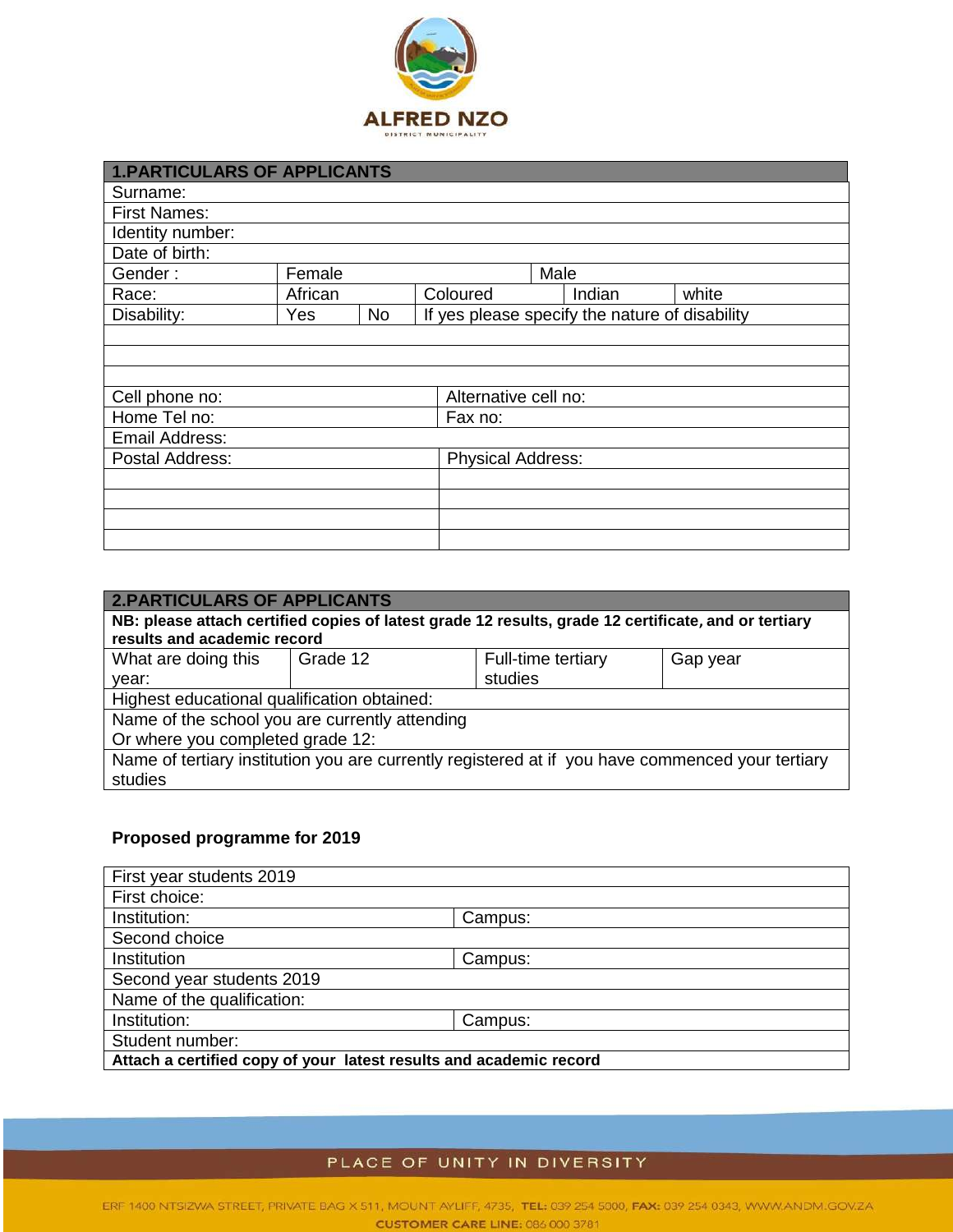

| 3. DETAILS OF PARENTS/LEGAL GUARDIAN AND FAMILY (LIVING WITH YOU)            |                                           |  |                                   |           |                       |                       |                                            |                   |                   |         |
|------------------------------------------------------------------------------|-------------------------------------------|--|-----------------------------------|-----------|-----------------------|-----------------------|--------------------------------------------|-------------------|-------------------|---------|
| Attach a proof of income: payslip, grant receipt etc.                        |                                           |  |                                   |           |                       |                       |                                            |                   |                   |         |
| First names:<br>Surname:                                                     |                                           |  |                                   |           |                       |                       |                                            |                   |                   |         |
| Relationship:                                                                | Father                                    |  | Mother                            |           | Legal Guardian        |                       |                                            |                   | Other,<br>specify |         |
| Marital status:                                                              | Married                                   |  | <b>Divorced</b>                   | Separated |                       | Unmarried<br>Deceased |                                            |                   | Widowed           |         |
| Employed:                                                                    | yes                                       |  | <b>No</b>                         |           | Pensioner             |                       | <b>ves</b>                                 |                   |                   | no      |
| Surname:                                                                     |                                           |  |                                   |           | First names:          |                       |                                            |                   |                   |         |
| Relationship                                                                 | Father                                    |  | Mother                            |           | Legal Guardian        |                       |                                            | Other,<br>specify |                   |         |
| Marital status:                                                              | Married                                   |  | <b>Divorced</b>                   | Separated |                       | Unmarried             |                                            | Deceased          |                   | Widowed |
| Employed:                                                                    | ves                                       |  | <b>No</b>                         |           | Pensioner             | ves                   |                                            |                   | no                |         |
| Surname:                                                                     |                                           |  |                                   |           | First names:          |                       |                                            |                   |                   |         |
| Relationship                                                                 | Father                                    |  | Mother                            |           | Legal Guardian        |                       |                                            | Other,<br>specify |                   |         |
| Marital status:                                                              | Married                                   |  | <b>Divorced</b>                   | Separated |                       | Unmarried<br>Deceased |                                            |                   | Widowed           |         |
| Employed:                                                                    | ves                                       |  | <b>No</b>                         |           | Pensioner             | ves                   |                                            |                   | no                |         |
| Other members of your family who are living at your home not mentioned above |                                           |  |                                   |           |                       |                       |                                            |                   |                   |         |
| Name                                                                         | Relationship<br>(brother,<br>grandparent) |  | category (child,<br>student Adult |           | income<br>(per month) |                       | type of income<br>(wages, grant<br>pension |                   |                   |         |
|                                                                              |                                           |  |                                   |           |                       |                       |                                            |                   |                   |         |
|                                                                              |                                           |  |                                   |           |                       |                       |                                            |                   |                   |         |
|                                                                              |                                           |  |                                   |           |                       |                       |                                            |                   |                   |         |
|                                                                              |                                           |  |                                   |           |                       |                       |                                            |                   |                   |         |
|                                                                              |                                           |  |                                   |           |                       |                       |                                            |                   |                   |         |
|                                                                              |                                           |  |                                   |           |                       |                       |                                            |                   |                   |         |
|                                                                              |                                           |  |                                   |           |                       |                       |                                            |                   |                   |         |

## PLACE OF UNITY IN DIVERSITY